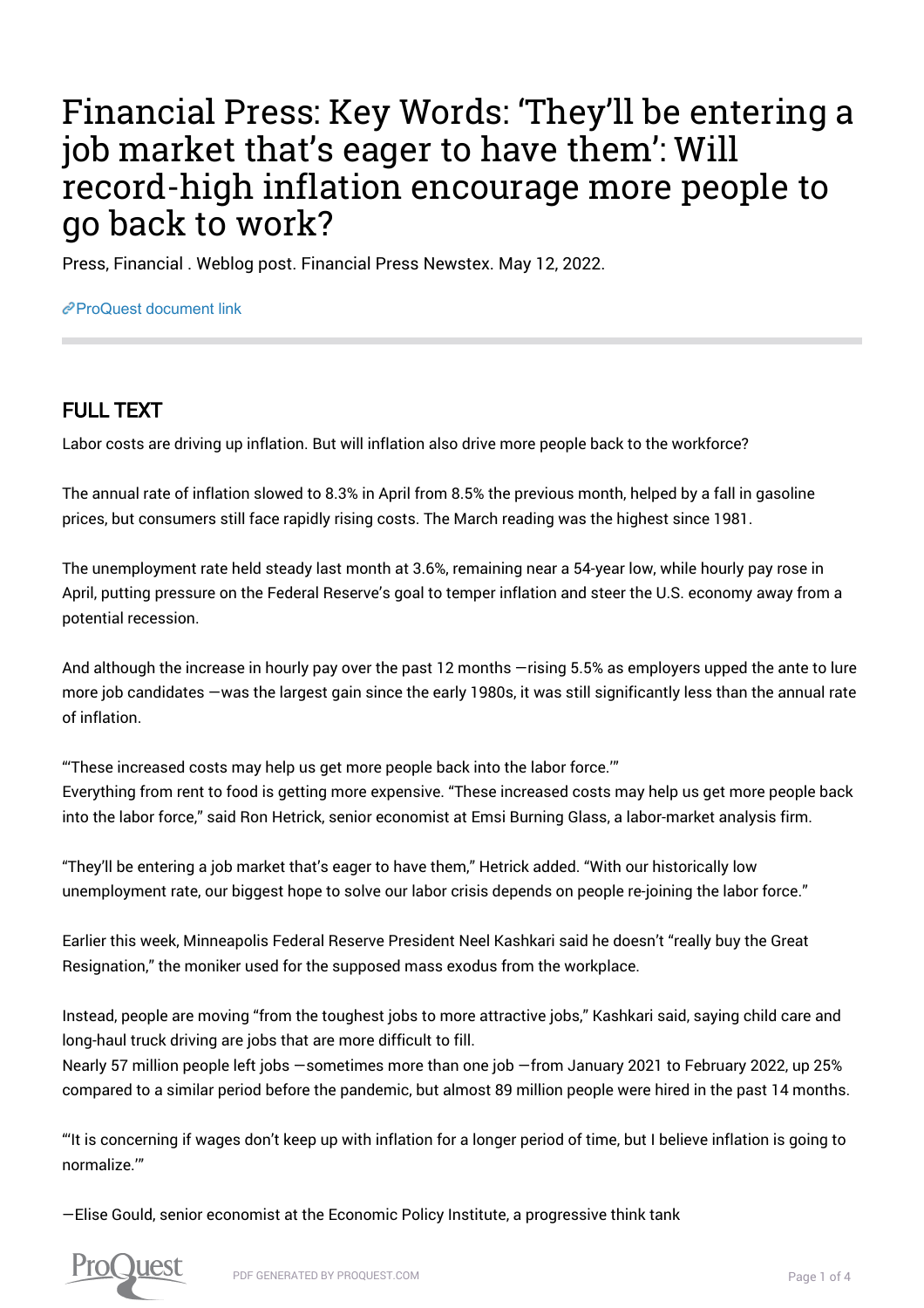Not everyone agrees that the U.S. workforce is disengaged, and some say the relationship between inflation and the desire to work is complicated. "I understand why many people think that folks are sitting at home on the bench," said Ben Wigert, director of research and strategy for Gallup's workplace management practice.

"They go to restaurants where half the seating is closed because of staffing issues," he told MarketWatch. "They see 'now hiring' signs everywhere, and the media constantly publishes articles about the record quit rates."

"Right now, pay is the number one reason people decide to take a job or leave a job, and the importance of pay in taking a job has increased substantially," Wigert said. His research shows people are taking better-paying jobs with 25% more money.

Rising rates may cause people to find better paid work, he added. "For people struggling to make ends meet, it is certainly possible that inflation could push unemployed individuals into the labor market, or cause employed individuals to take another job."

Elise Gould, senior economist at the Economic Policy Institute, a progressive think tank, sees the return to work as a natural result of the world returning to a more normal business schedule after the worst days of the pandemic. "More people are coming back and there are more opportunities for them," she told MarketWatch. "The labor supply will likely increase over the next year, and that will continue. We're seeing increases in participation and that will continue"

"'Typically, economists would say that inflation does not have a strong effect on long-term unemployment because wages adjust with inflation in the long run.'"

"It is concerning if wages don't keep up with inflation for a longer period of time, but I believe inflation is going to normalize," she added. "The month-to-month volatility is not going to continue rising."

What's more, Gould said, a stronger labor market will help lift up those who were struggling to find work. "If you're going from not having a job to having a job, you're in a far better position even if average wages are not keeping up with inflation."

Wigert agreed. "Typically, economists would say that inflation does not have a strong effect on long-term unemployment because wages adjust with inflation in the long run," he said. "In this case, wages actually began increasing before cost of consumer costs —so from my perspective, in many ways the employment market is already adjusting to higher costs, if not contributing to inflation."

"If increased costs cause companies to slow hiring rates and reduce job openings, that would tighten the labor market and potentially curb quit rates and wage increases," Wigert added. "Right now, we live in a job seekers' market."

The post Key Words: 'They'll be entering a job market that's eager to have them': Will record-high inflation encourage more people to go back to work? appeared first on Financial Press.

The views expressed in any and all content distributed by Newstex and its re-distributors (collectively, the "Newstex Authoritative Content") are solely those of the respective author(s) and not necessarily the views of Newstex or its re-distributors. Stories from such authors are provided "AS IS," with no warranties, and confer no rights. The material and information provided in Newstex Authoritative Content are for general information only

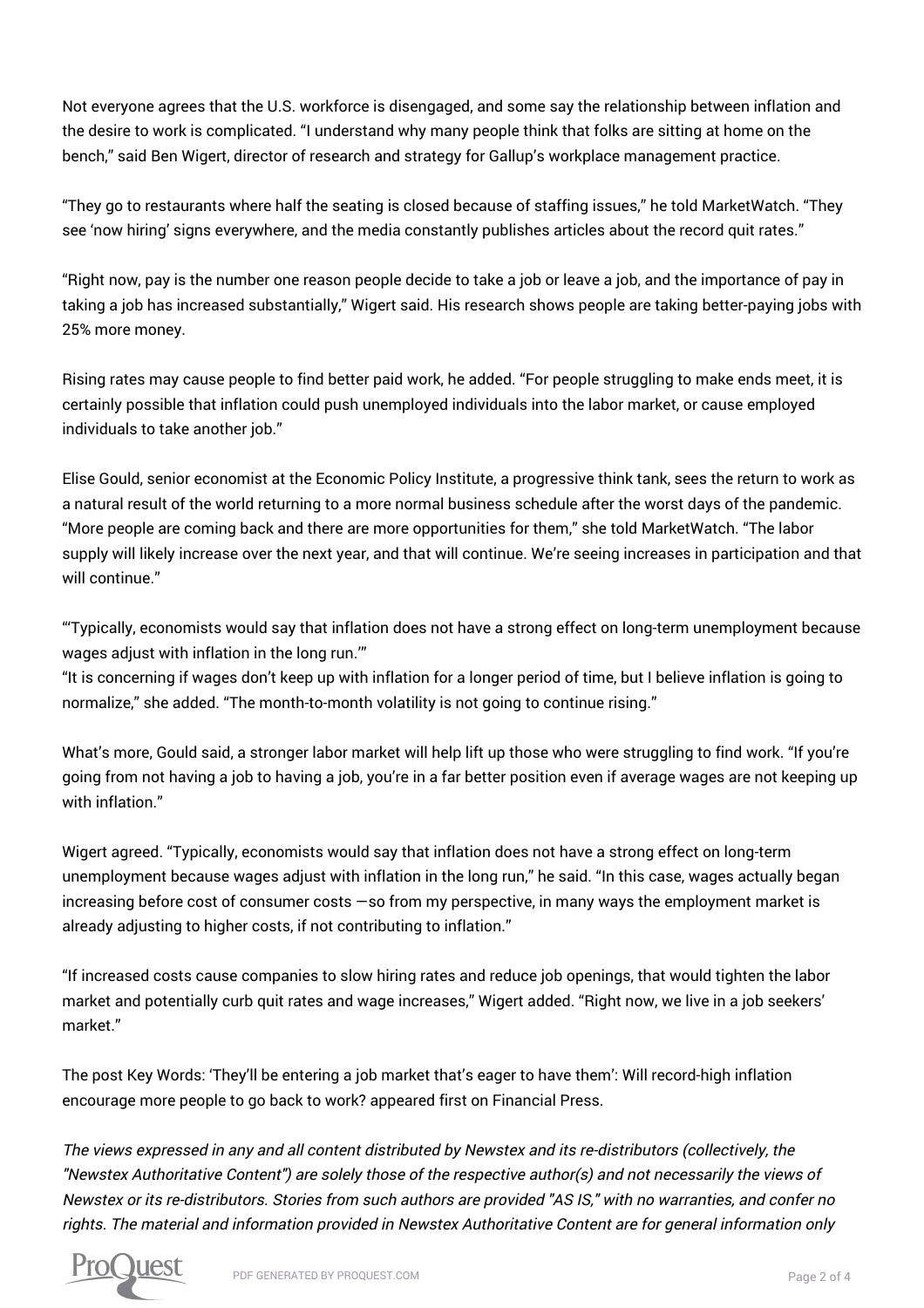and should not, in any respect, be relied on as professional advice. Newstex Authoritative Content is not "read and approved" before it is posted. Accordingly, neither Newstex nor its re-distributors make any claims, promises or guarantees about the accuracy, completeness, or adequacy of the information contained therein or linked to from such content, nor do they take responsibility for any aspect of such content. The Newstex Authoritative Content shall be construed as author-based content and commentary. Accordingly, no warranties or other guarantees are offered as to the quality of the opinions, commentary or anything else appearing in such Newstex Authoritative Content. Newstex and its re-distributors expressly reserve the right to delete stories at its and their sole discretion.

## DETAILS

| Subject:                       | Economic policy; Think tanks; Unemployment; Economists; Costs; Labor force;<br>Employment; Economic conditions; Pandemics; Labor market                                                    |
|--------------------------------|--------------------------------------------------------------------------------------------------------------------------------------------------------------------------------------------|
| <b>Business indexing term:</b> | Subject: Economic policy Unemployment Economists Costs Labor force Employment<br>Economic conditions Labor market; Industry: 92611 : Administration of General<br><b>Economic Programs</b> |
| Location:                      | <b>United States-US</b>                                                                                                                                                                    |
| Company / organization:        | Name: Economic Policy Institute; NAICS: 541720                                                                                                                                             |
| <b>Classification:</b>         | 92611: Administration of General Economic Programs                                                                                                                                         |
| <b>Publication title:</b>      | <b>Financial Press</b>                                                                                                                                                                     |
| <b>Publication year:</b>       | 2022                                                                                                                                                                                       |
| <b>Publication date:</b>       | May 12, 2022                                                                                                                                                                               |
| Dateline:                      | May 12, 2022                                                                                                                                                                               |
| <b>Publisher:</b>              | <b>Newstex</b>                                                                                                                                                                             |
| Place of publication:          | Singer Island                                                                                                                                                                              |
| <b>Country of publication:</b> | <b>United States</b>                                                                                                                                                                       |
| <b>Publication subject:</b>    | <b>Business And Economics</b>                                                                                                                                                              |
| Source type:                   | Blog, Podcast, or Website                                                                                                                                                                  |
| Language of publication:       | English                                                                                                                                                                                    |
| Document type:                 | <b>Blogs</b>                                                                                                                                                                               |
| ProQuest document ID:          | 2662156592                                                                                                                                                                                 |
| <b>Document URL:</b>           | https://www.proquest.com/blogs-podcasts-websites/financial-press-key-words-<br>they-Il-be-entering-job/docview/2662156592/se-2?accountid=44910                                             |